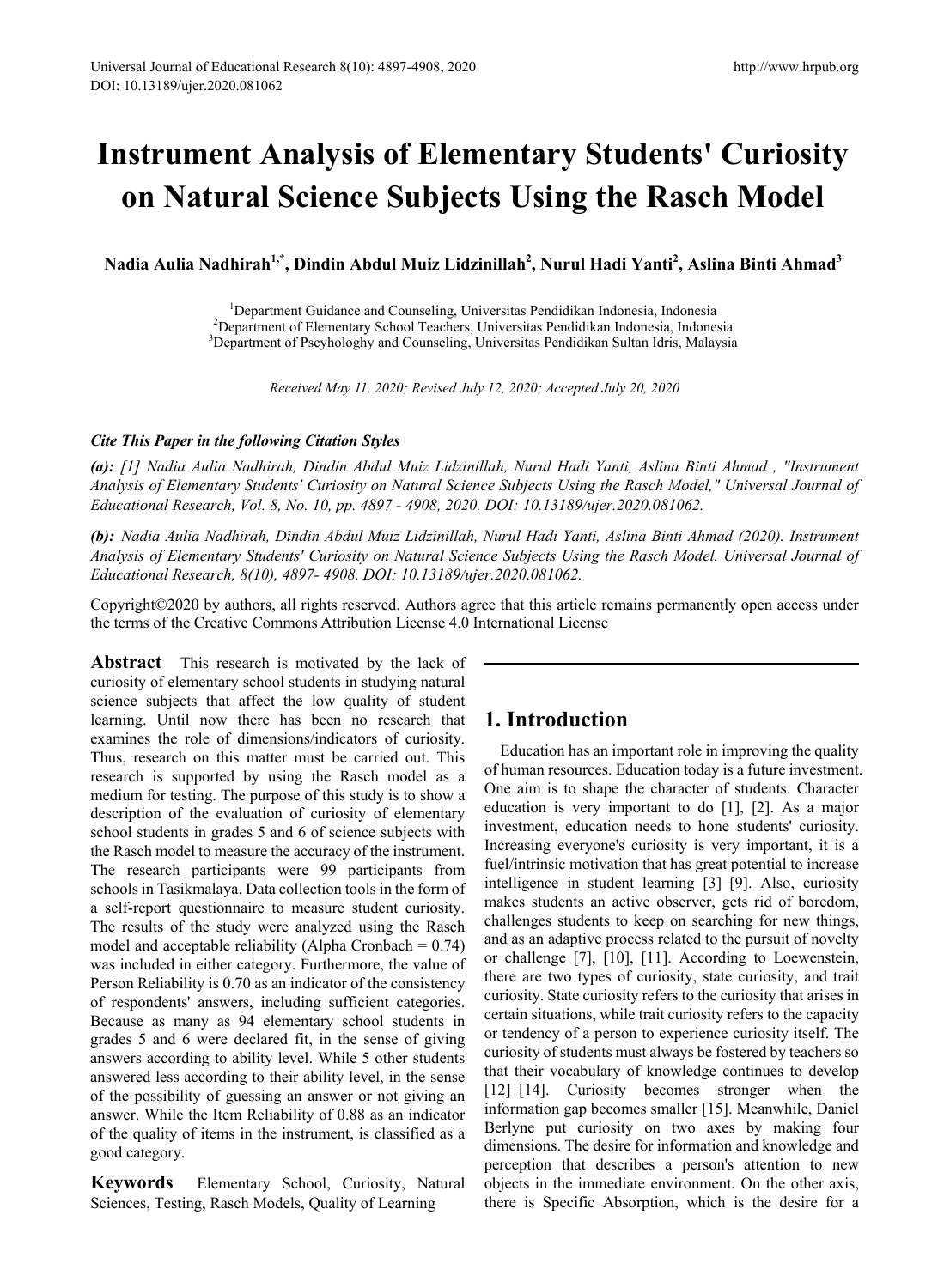specific observation, and Diverse-Exploration, which is the curiosity that drives a person to look for a stimulus to get out of boredom [13], [14], [16].

Elementary school students are required to master the competencies of each subject in the basic education curriculum. Science is one of the subjects in the curriculum [17] Almost all subjects in the school need the role of curiosity in the learning process of students, one of the subjects that emphasize that role is the science subject that applies scientific learning, in which there is a practicum process that focuses on student learning efforts to train children to make scientific decisions and take responsibility for those decisions accompanied by the impetus of students exploration, experimentation and application related to curiosity, self-study and the environment, as well as further development in the application of daily life [17], [18]. Individuals who have high curiosity tend to be easier to recognize, pursue, and become preoccupied with new and challenging experiences [9]. Curiosity research is limited to measuring children's curiosity behavior in response to stimuli that arouse curiosity (e.g. toys, games) when practicum in the laboratory, not in daily classroom practice. Also, the proposed definition of curiosity often confuses the concept of curiosity with the concepts of interest, intelligence, or motivation, which makes it unclear what is measured or what mechanism might underlie children's curiosity behavior [8].

Based on several studies it can also be seen that the lack of curiosity in science subjects will have an impact on problem-solving skills and student learning achievement [19]. The attitude is shown by students with a lack of curiosity when the learning process is only to hear the explanation from the teacher tends to be quiet and less active in asking questions, many students are silent and not responding to their teacher, playing alone, not focusing on reading the material in books and learning processes [17], [20]. Thus, Kashdan identified several characteristics of students with a lack of curiosity towards learning to include; 1) students have difficulty in the order showed in failure to understand the concept of time, and 2) students will lose track of their assignments and attendance to the concentrate, and students have experience of cognitive confusion in the presence of disruptive stimuli, show poor organizational skills, and find it difficult to return focus after losing concentration [15], [21].

Until now there has been no research that examines the role of dimensions/indicators of curiosity [22]. Thus, research on science education must be expanded, and the effectiveness of various methods of science education and its contribution to the development of scientific thought must be compared [23]. Based on the problem and the results of several studies, this study seeks to identify more about the curiosity of elementary school students in grades 5 and 6 in science subjects with Rasch's modeling approach through the Winstep program. The advantages of Rasch

modeling compared to other methods is the ability to predict missing data and the interaction between respondent-items in the instrument using the same logit scale interval and being able to analyze polytomy items and be able to show responses to the statistical independence of some items [24]–[26]. Rasch is an excellent model for analyzing the validity of an instrument. But, there are important things to consider. The number of study participants and the number of parameters measured for each item. Too many parameters with few respondents will cause errors in the data [27].

This research is one of the initial explorations that aims to determine the accuracy and success of the curiosity instruments of elementary school students through the Rasch model as an assessment of learning outcomes. The results of this study are expected to be one of the results of the evaluation of input (input) about the personality of elementary school students and benchmarks for the management of study programs to assess the success of the learning process.

The impact of this study can determine the level of children's curiosity in science subjects so that it becomes material for teachers in the evaluation of further learning.

This research will answer the following questions:

- 1. How is the distribution of instruments that express students' curiosity in science subjects using the Rasch model?
- 2. Why can the Rasch Model express students' curiosity in science subjects in elementary school?

# **2. Research Methodology**

The study used in a quantitative approach, with descriptive methods about actual problems through the process of collecting, compiling, or classifying, processing, and interpreting data by examining the relationship between variables and research instruments [29] through curiosity assessment instruments in the form of valence and factual statements. A valence statement is a statement to uncover students' attitudes towards the picture of the learning situation while a factual statement is to find out the behavior of students towards the problem that occurs [24]. The study population was elementary school students grade 5 and 6 at SDN Dadaha and MIN 1 Tasikmalaya. We take grades 5 and 6 because they have quite mature characteristics, they also have enough level of concentration in learning that increases and tends to increase. They have begun to pay attention to the time in doing something, start reading factual things and start thinking all with the character of the instruments we make [30], [31]. The opportunity to answer the instrument statement depends on the ratio between one's ability and the difficulty level of the problem. The following population details are presented in table 1.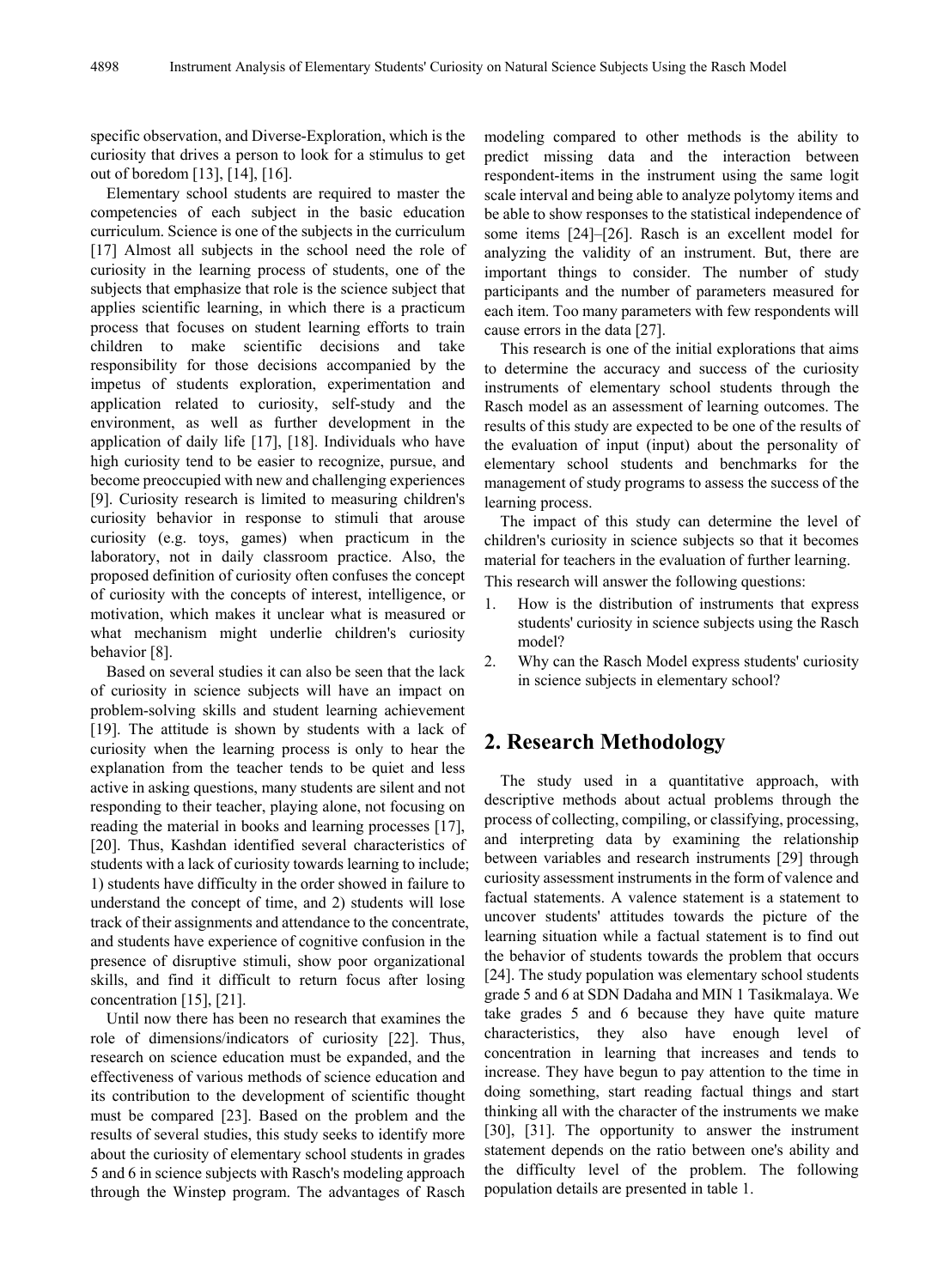| <b>School Name</b> | <b>Class</b> | Population | Total |    |
|--------------------|--------------|------------|-------|----|
|                    |              | L          | P     |    |
| SDN Dadaha         | 5A           | 14         | 12    | 26 |
| SDN Dadaha         | 5B           | 11         | 11    | 22 |
| MIN 1 Tasikmalaya  | 5A           | 13         | 8     | 21 |
| MIN 1 Tasikmalaya  | 5Β           | 12         |       | 21 |
| MIN 1 Tasikmalaya  | 6A           | ς          |       |    |
| Total              |              | 53         | 46    | 99 |

**Table 1**. Research Samples

The instrument in the form of a questionnaire was used in this study to express students' curiosity. There are a total of 13 items, which are adjusted with indicators/dimensions of curiosity including epistemic curiosity, perception curiosity, specific curiosity, and diverse curiosity. The types of questions are presented in the form of statements and are answered on a certain scale according to the level of curiosity students have.

The steps in this research are: a) making a statement of the problem, b) looking for a theoretical foundation, c) formulating a hypothesis, d) collecting data, e) conducting data analysis, and f) concluding.

# **3. Results**

Instrument Assessment regarding the measurement of elementary school students' curiosity using the Rasch Model Application with Winstep Program 4.4.5.

The results of data processing instruments are as follows:

### **3.1. Development of Analysis Instrumen**

From Table 2, the results of data analysis show that Raw variance explained by measures of 29% is included in enough category. Whereas the Unexplained variance in the 1st to the 5th contrast of residuals was 16.4%, 12.7%, 11.2%, 9.3%, and 8.9%. It appears that the value of unexplained variance in the 1st is more than 15%. This indicates that this instrument has not measured the variables to be measured, to measure the level of student curiosity in elementary schools.

| Raw<br>Unexplained<br>Variance | Eigenvalue | <b>Observed</b> | <b>Expected</b> |
|--------------------------------|------------|-----------------|-----------------|
| Unexplained<br>variance in 1st | 2.1281     | 11.6%           | 16.4%           |
| Unexplained<br>variance in 2nd | 1,6482     | $9.0\%$         | 12.7%           |
| Unexplained<br>variance in 3rd | 1.4570     | 8.0%            | 11.2%           |
| Unexplained<br>variance in 4th | 1.2098     | 6.6%            | 9.3%            |
| Unexplained<br>variance in 5th | 1.1613     | 6.3%            | 8.9%            |

**Table 2.** Unidimensionality

**Table 3.** Wright's Map (Person-item Map)

| <b>MEASURE</b>                      | Person - MAP - Item                                 |
|-------------------------------------|-----------------------------------------------------|
| <more> <rare></rare></more>         |                                                     |
| 3                                   | $^{+}$                                              |
| I                                   |                                                     |
|                                     |                                                     |
|                                     |                                                     |
|                                     |                                                     |
|                                     |                                                     |
|                                     |                                                     |
| I                                   |                                                     |
| $325$                               |                                                     |
| L                                   |                                                     |
| $\mathfrak{2}$                      | $\! + \!\!\!\!$                                     |
| $355$                               |                                                     |
| L                                   |                                                     |
| 375 395 435 T                       |                                                     |
| 405 835                             |                                                     |
| Ш                                   |                                                     |
| 345 825 875                         |                                                     |
| 315 425 445 455                     |                                                     |
| $S \vert$                           |                                                     |
| 175 415 705                         |                                                     |
| 1                                   | 065 275 365 385 465 765 +                           |
|                                     | 015 075 115 205 235 295 515 525 685 735 755 775 916 |
| 025 145 245 545 745 795             |                                                     |
| 195 335 845                         |                                                     |
| 105 155 185 225 505 645 785 895 M T |                                                     |
| 125 635 665 715 855                 |                                                     |
| 055 135 495 535 565 605 815 926   1 | $\overline{4}$                                      |
| 035 095 165 285 305 675 865 S 11    |                                                     |
| 485 625 805   10 7                  |                                                     |
| 215 475 575 585 725 946 986 S  3    |                                                     |
| 0                                   | 045 085 555 595 615 956 + M 5 8                     |
| $\vert$ 13                          |                                                     |
| 255 695 966 976                     |                                                     |
| 996   S 12 6<br>9                   |                                                     |
| 265 655 885 936                     |                                                     |
| 905 T                               |                                                     |
| T2                                  |                                                     |
|                                     |                                                     |
|                                     |                                                     |
|                                     |                                                     |
| $-1$                                | $^{+}$                                              |
| $<$ less> $ <$ fr                   |                                                     |

Table 3 can be seen that the map to determine the level of curiosity ability of students in elementary school spreads in the range of -1 to 3 logits. Their ability positions are mostly between -2SD and + 2SD. The average logit of elementary school students' curiosity ability of +0.62 (check the output of the Table 17 Measure Order in the appendix) is above the average logit item of 0.00. This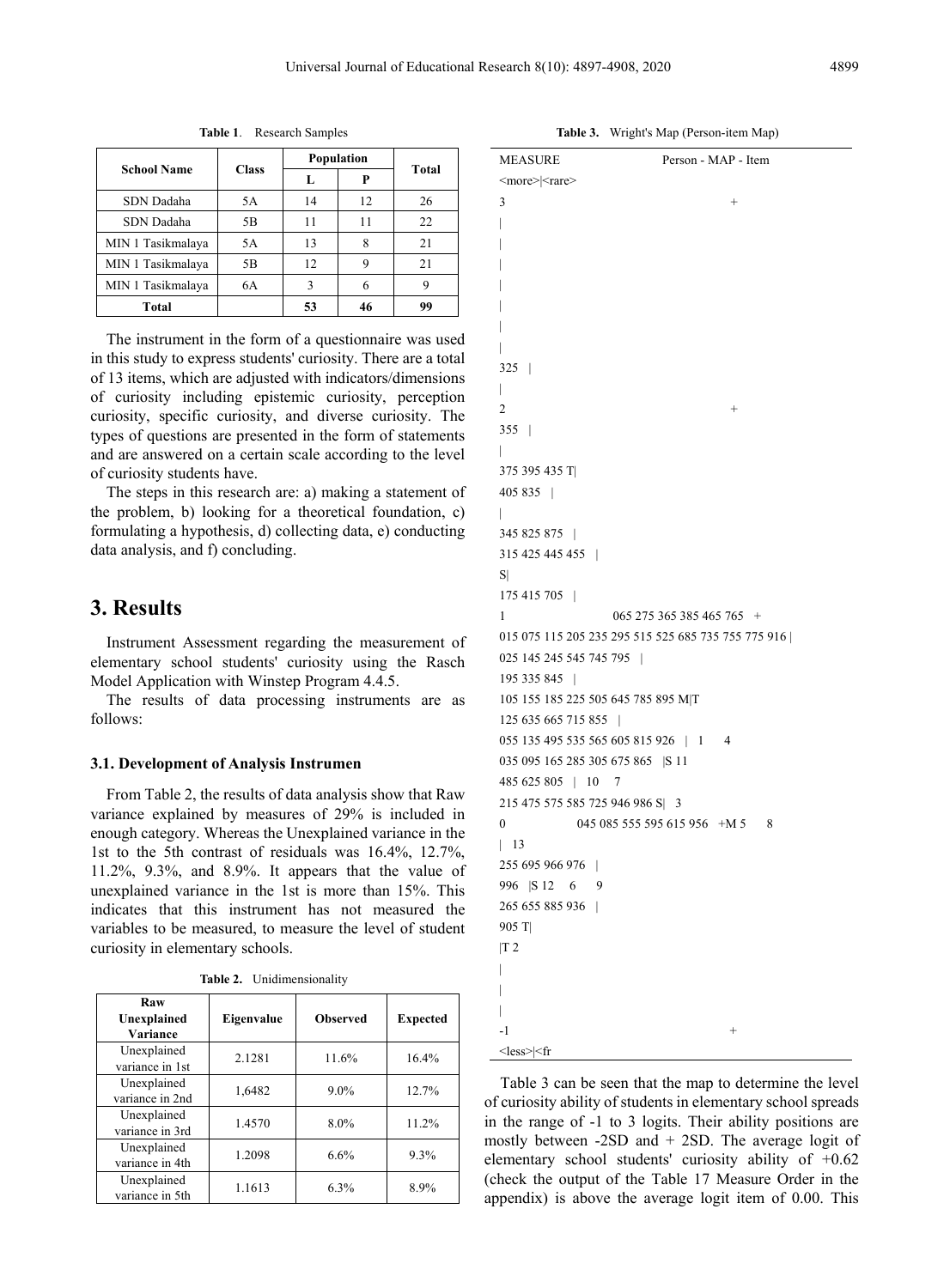means that the average logit curiosity ability of elementary school students is above the average level of difficulty of standard items.

Meanwhile, the item difficulty level map is spread in the range -1 to 1 logit. Difficulty level position of 13 items (questions) is between  $-2SD - + 2SD$ . The average level of difficulty of standard the items is below the level of students' curiosity abilities. Thus, the instrument items know the level of curiosity ability of students in elementary school is easily approved by elementary school students.

### **3.2. Item Analysis**

To find out the level of difficulty items can be examined from Table 4: Item Measure. From this table, it is known that the SD value is 0.30. With a limit on values for the very difficult category is more than 0.30, the hard category is 0.00 to 0.30, the easy category is -0.30 to less than 0.00, and the very easy category is less than -0.30.

| <b>Entry Number</b> | Measure | Item           |
|---------------------|---------|----------------|
| $\overline{4}$      | 0.42    | Q4             |
| 1                   | 0.37    | Q1             |
| 11                  | 0.33    | Q11            |
| 10                  | 0.24    | Q10            |
| $\overline{7}$      | 0.16    | Q7             |
| 3                   | 0.09    | Q <sub>3</sub> |
| 5                   | 0.02    | Q5             |
| 8                   | $-0.01$ | Q8             |
| 13                  | $-0.11$ | Q13            |
| 6                   | $-0.28$ | Q6             |
| 9                   | $-0.29$ | Q <sub>9</sub> |
| 12                  | $-0.34$ | Q12            |
| 2                   | $-0.58$ | Q2             |
| <b>MEAN</b>         | 0.00    |                |
| SD                  | 0.30    |                |

**Table 4.** Item Measure

| Entry          |                |                            | <b>OUTFIT</b> | PT              |                |  |
|----------------|----------------|----------------------------|---------------|-----------------|----------------|--|
| <b>Number</b>  | <b>Measure</b> | <b>ZSTD</b><br><b>MNSO</b> |               | Measure<br>Corr | Item           |  |
| $\overline{2}$ | $-0.58$        | 1.39                       | 2.01          | 0.36            | Q <sub>5</sub> |  |
| 5              | 0.02           | 1.39                       | 2.56          | 0.48            | Q <sub>5</sub> |  |
| 7              | 0.16           | 1.21                       | 1.52          | 0.44            | Q7             |  |
| 11             | 0.33           | 1.06                       | 0.50          | 0.36            | Q11            |  |
| 13             | $-0.11$        | 0.95                       | $-0.32$       | 0.45            | Q13            |  |
| 6              | $-0.28$        | 0.93                       | $-0.41$       | 0.59            | Q <sub>6</sub> |  |
| 3              | 0.09           | 0.95                       | $-0.36$       | 0.32            | Q3             |  |
| 8              | $-0.01$        | 0.94                       | $-0.38$       | 0.50            | Q8             |  |
| 10             | 0.24           | 0.92                       | $-0.61$       | 0.51            | Q10            |  |
| 4              | 0.42           | 0.90                       | $-0.81$       | 0.58            | Q4             |  |
| 12             | $-0.34$        | 0.89                       | $-0.68$       | 0.54            | Q12            |  |
| 9              | $-0.29$        | 0.81                       | $-1.22$       | 0.54            | Q <sub>9</sub> |  |
| 1              | 0.37           | 0.71                       | $-2.47$       | 0.64            | Q <sub>1</sub> |  |

By looking at the logit value of each item in the Table 5 column Measure known that 3 items are included in the very difficult category, namely items number 4, 1, and 11 The hard category contains 4 items, namely numbers 10,7,3 and 5. Easy categories, there are 4 items, namely 8,13,6 and 9. While the category is very easy there are 2 items, namely numbers 12 and 2.

An item can be considered fit if it meets at least 1 of the 3 criteria.

Based on the 1st criteria, there are no misfit items. According to the 2nd standard, there are 3 misfit items, namely numbers 5, 2, and 1. Whereas based on the 3rd criteria, it is known that as many as 10 items having a PT Measure Corr value of more than 0.4 and less than 0.85 there are 3 items, namely numbered 2, 11 and 3 which have the value of PT Measure Corr in succession as follows: 0,36, 0,36 and 0,32 or less than 0,4, so they are stated as the outfit. Referring to the views of Booner et al. (2014) than 13 items of statement items to find out the students' curiosity in elementary schools are declared fit in the sense of functioning normally and can be understood correctly by students in elementary schools and can measure what must be measured in this case is student curiosity.

**Table 6**. Rating Scale Diagnostics

| Category<br>Label | <b>Observed Average</b> | <b>Andrich Threshold</b> |
|-------------------|-------------------------|--------------------------|
|                   | $-0.01$                 | None                     |
|                   | 0.18                    | $-0.62$                  |
|                   | 0.37                    | $-0.47$                  |
|                   | 0.71                    | 0.64                     |
|                   | (0)                     | 0.46                     |

In Table 6. it is known that the observed average value and Andrich Threshold show conformity and are equally increased in alternative answers 1, 2, 3, and 5 while alternative answer 4 confuses respondents because of the inconsistency of Andrich Threshold's value. Thus, it can be stated that the differences in the choice of answers 1, 2, 3, and 5 can be understood by participants, while the choice of answers 4 can not be understood. Thus, alternative instrument answers are suggested not five but enough four.

**Table 7**. Detection of Bias Items

| <b>Probability</b> | <b>Item Number</b> |
|--------------------|--------------------|
| 1.0000             | Q1                 |
| 0,0007             | Q2                 |
| 0.2683             | Q <sub>3</sub>     |
| 0.3619             | Q4                 |
| 0.0518             | Q <sub>5</sub>     |
| 0.0095             | Q <sub>6</sub>     |
| 0.5494             | Q7                 |
| 0.7470             | Q8                 |
| 0.1288             | Q <sub>9</sub>     |
| 0.3443             | Q10                |
| 0.0868             | Q11                |
| 0.2237             | Q12                |
| 1.0000             | Q13                |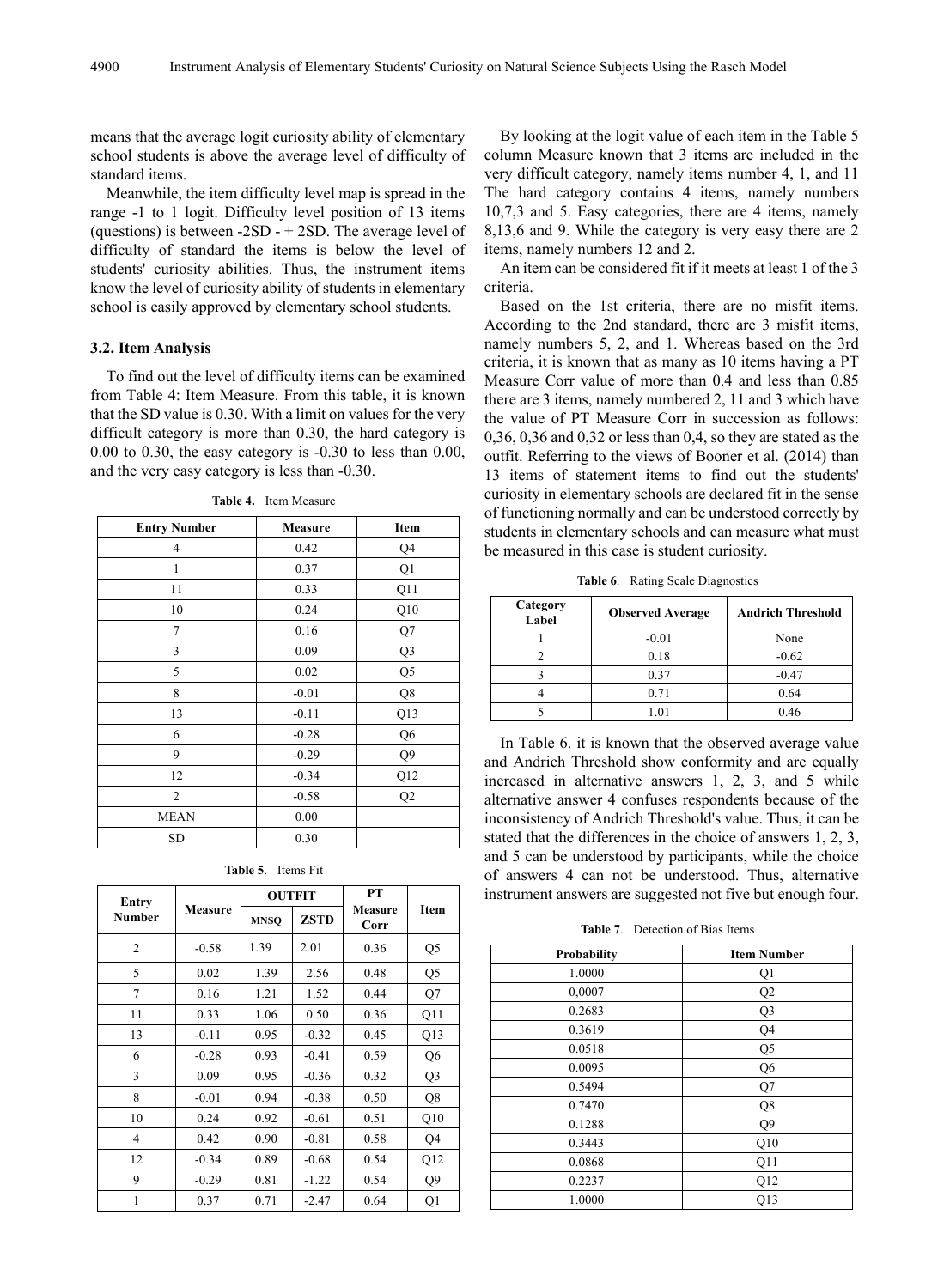The results of the analysis of bias based on gender can be seen that 2 statement numbers have a gender bias, namely numbers 2 and 6 with a probability value of less than 0.05 namely 0.0007 and 0.0095. An overall picture of the logit position for each item by gender can be seen in the following figure.



**Figure 1**. DIF person

From the picture, it appears that item number 2 and 6 are easier for female students to work on so that they benefit female students and tend to disadvantage male students.

### **3.3. Analysis of Elementary School Student Ability**

The results of the study describe empirical data about the Curiosity of Elementary School students grade 5 and 6 at SDN Dadaha and MIN 1 Tasikmalaya, which can be seen in table 8.

| Category | Frequency | Proportion |
|----------|-----------|------------|
| High     | 14        | 14,14      |
| Middle   | 69        | 69.69      |
| Low      | 16        | 16,16      |
| Total    | 99        | 99.99      |

**Table 8.** Student Ability

Data on the individual ability of elementary school students in grades 5 and 6 can be found in Table 8. Person Measure. From this table, SD values are 0.56. This SD value when combined with an average logit (mean) value of 0.62 means that the individual abilities of Elementary School students in grades 5 and 6 can be grouped into high ability categories (greater than  $0.62 + 0.56 = 1.18$ ), moderate ability categories (between  $0.62 - 0.56$  and  $0.62 +$ 0.56 or 0.06 and 1.18), and low ability categories (less than  $0.62 - 0.56 = 0.06$ . Thus, the logit value limit for the high ability category is more than 1.18, the medium ability category starts from 0.06 to 1.18, and the low ability category is less than 0.06.

In table 8 shows that the level of curiosity of students in grades 5 and 6 at SDN Dadaha and [MIN 1 in Tasikmalaya] in science subjects is mostly at a moderate level (69.69%), meaning that students in grades 5 and 6 at SDN Dadaha and MIN 1 Tasikmalaya tends to hesitate to understand the views of others in an instrument condition. By looking at the logit value of each grade 5 and 6 elementary school students in Table 3 Measure column, respectively based on the level of ability of the participants as many as 99 people, it is known that there are 14 people included in the category of high ability, the category of medium ability there are 69 people and 16 people categories low ability.

### **3.4. Person Fit**

To see the suitability of an individual's response based on his or her ability with the ideal model (person fit) can be examined based on the data in the output Criteria for checking the suitability of the person (person fit) or person incompatibility (outlier or misfit) according to Booner et al. (2014) are as follows: (1)  $0.5 \leq MNSQ \leq 1.5$  (the closer to 1 the better); (2) -2.0  $\leq$  ZSTD  $\leq$ +2.0 (the closer to 0 the better); and (3)  $0.4 \leq PT$  MEASURE CORR  $\leq 0.85$ . A participant can be considered fit if it meets at least 1 of the 3 criteria. Based on these criteria from the output of figure 2 (person fit) it can be seen that as many as 94 elementary school students in grades 5 and 6 are declared fit in the sense of giving answers according to their level of ability. While 5 other students gave an answer that was not according to their level of ability not answering, i.e. numbers: 12, 27, 65, 89, and 48.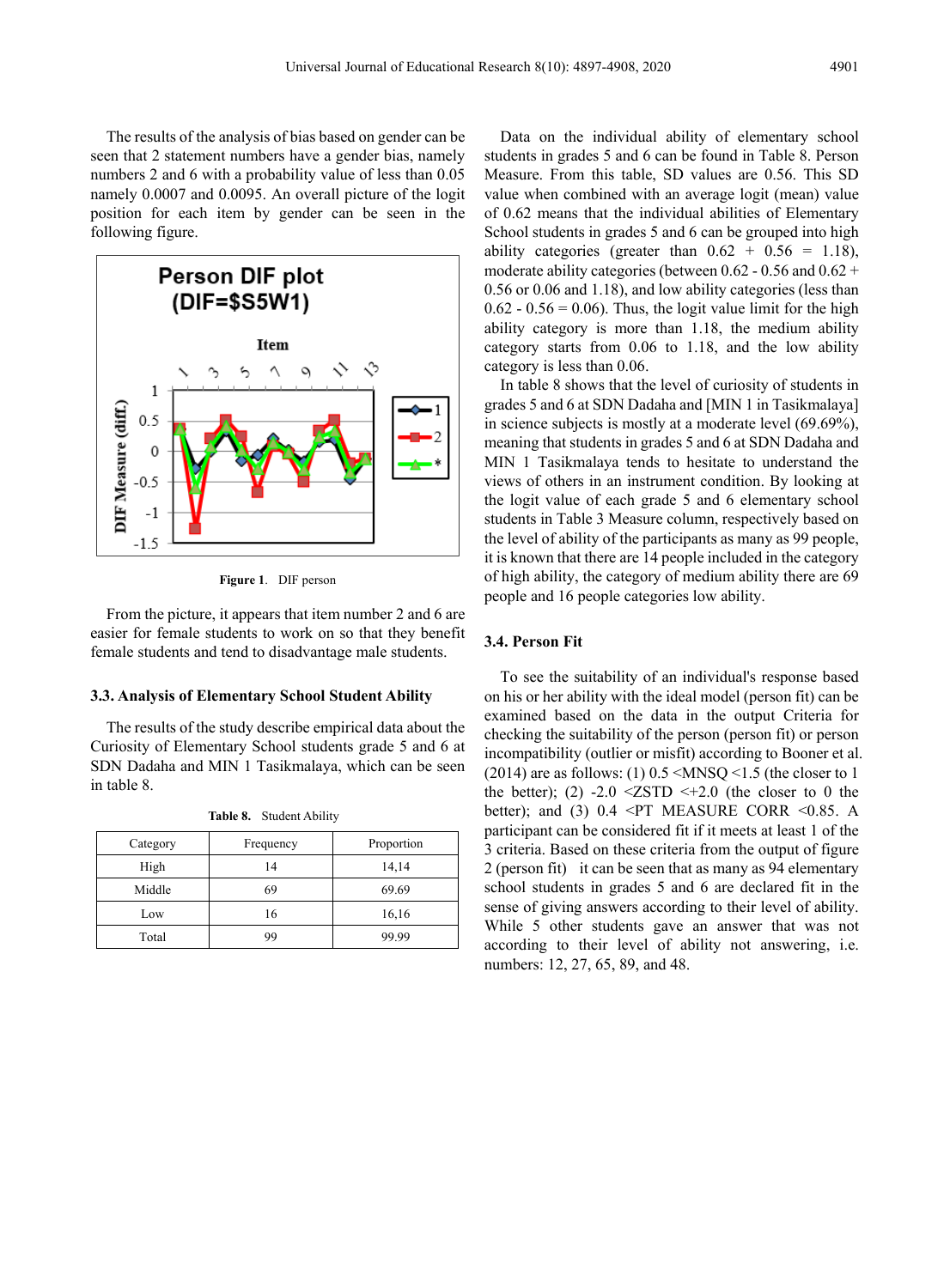### Person STATISTICS: MISFIT ORDER

| <b>ENTRY</b><br><b>NUMBER</b> | <b>TOTAL</b><br><b>SCORE</b> | <b>TOTAL</b><br><b>COUNT</b> | MEASURE S.E. MNSQ        | MODEL      |                      | INFIT                    | $\mathbf{L}$<br>ZSTD MNSO | OUTFIT   PTMEASUR-AL   EXACT MATCH             | ZSTD CORR.               |           | EXP.   OBS%          |        | EXP%  Person             |    |
|-------------------------------|------------------------------|------------------------------|--------------------------|------------|----------------------|--------------------------|---------------------------|------------------------------------------------|--------------------------|-----------|----------------------|--------|--------------------------|----|
| 16                            | 43                           | 13                           | .26                      |            | .24 2.74             |                          | 3.84 2.74                 |                                                | 3.82 A .06               | .32       | .0                   |        | – – I<br>32.4 16511      |    |
| 77                            | 52                           | 13                           | .86                      |            | .28 1.95             |                          | 2.14 2.62                 |                                                | $3.09$   B - . 51        | .271      | 7.7                  | 26.9   | 77521                    |    |
| 12                            | 47                           | 13                           | .51                      |            | .25 1.92             |                          | 2.31 2.15                 |                                                | $2.69$ C . 13            | .31       | 30.8                 |        | $30.0$ 12511             |    |
| 27                            | 54                           | 13                           | 1.02                     |            | .29 2.05             |                          | 2.17 2.09                 |                                                | $2.15 D-.07$             |           | $.26$ 23.1           | 30.2   | 27512                    |    |
| 65                            | 32                           | 13                           | $-.40$                   |            | .25 1.93             |                          | 2.27 2.05                 |                                                | $2.47$   E - .22         | .311      | 15.4                 | 32.31  | $65521$                  |    |
| 41                            | 55                           | 13                           | 1.11                     |            | .31 1.88             |                          | 1.83 2.00                 |                                                | 1.92 F .13               | .25       | 15.4                 |        | 33.2 41511               |    |
| 82                            | 58                           | 13                           | 1.44                     |            | .36 1.96             |                          | 1.68 1.58                 |                                                | 1.12 G.42                | .21       | 46.2                 | 43.8   | 82522                    |    |
| 48                            | 42                           | 13                           | .20                      |            | .24 1.93             |                          | 2.39 1.89                 |                                                | $2.31$  H .35            | .32       | 7.7                  |        | 32.4 48512               |    |
| 89                            | 49                           | 13                           | .64                      |            |                      |                          |                           |                                                | 2.20 I.14                |           | $.29$ 15.4           |        |                          |    |
| 60                            | 46                           | 13                           | .45                      |            | .26 1.93<br>.25 1.84 |                          | 2.26 1.93<br>2.18 1.89    |                                                | $2.24$ J.44              | .31       | 15.4                 |        | 28.8 89521<br>30.6 60521 |    |
| 5                             | 45                           | 13                           | .38                      |            | .25 1.84             |                          | 2.19 1.79                 |                                                | $2.06$ K .46             | .31       | 23.1                 |        | 31.8 05511               |    |
| 44                            | 57                           | 13                           | 1.32                     |            |                      |                          |                           |                                                |                          |           |                      |        |                          |    |
|                               |                              |                              | .38                      |            | .34 1.68             |                          | 1.37 1.50                 |                                                | 1.04 L.12                | .22       | 30.8<br>$.31$   23.1 |        | 40.2 44511               |    |
| 13                            | 45                           | 13                           | 1.44                     |            | .25 1.64             |                          | 1.76 1.62                 |                                                | $1.71$ M .32             | .21       |                      | 43.8   | $31.8$ 13511             |    |
| 34                            | 58                           | 13                           |                          |            | .36 1.61<br>.25 1.52 |                          | 1.21 1.21                 |                                                | .55 N.56<br>$1.56 0-.02$ | .321      | 61.5                 |        | 34511                    |    |
| 25<br>78                      | 35<br>48                     | 13<br>13                     | $-.22$                   |            |                      |                          | 1.47 1.56                 |                                                |                          |           | 23.1                 | 32.8   | $25511$                  |    |
|                               |                              |                              | .57                      |            | .26 1.49             |                          | 1.37 1.56                 |                                                | 1.52 P.17                | .30       | 7.7                  |        | 29.4 78521               |    |
| 33                            | 50                           | 13                           | .71                      |            | .27 1.43             |                          | 1.19 1.50                 |                                                | $1.32$   Q - .35         | .29       | 23.1                 | 28.6   | $33511$                  |    |
| 67                            | 44                           | 13                           | .32                      |            | .25 1.47             |                          | 1.38 1.49                 |                                                | $1.42 R$ .06             | .32       | 7.7                  |        | 31.9 67521               |    |
| 19                            | 50                           | 13                           | .71                      |            | .27 1.42             |                          | 1.19 1.36                 |                                                | $1.02$   S . 28          |           | $.29$   15.4         |        | 28.6 19512               |    |
| 26                            | 32                           | 13                           | $-.40$                   |            | .25 1.36             |                          | 1.06 1.42                 |                                                | $1.18$ T.17              |           | $.31 \,   \, 23.1$   | 32.31  | $26511$                  |    |
| 69                            | 36                           | 13                           | $-.16$                   |            | .25 1.39             |                          | 1.17 1.39                 |                                                | $1.16 U - .05$           | .32       | 38.5                 |        | $32.6$ 69521             |    |
| 7                             | 52                           | 13                           | .86                      |            | .28 1.24             |                          | .73 1.38                  |                                                | 1.02 V.14                | .27       | 23.1                 |        | 26.9 07512               | -1 |
| 90                            | 31                           | 13                           | $-.47$                   |            | .26 1.35             |                          | 1.03 1.37                 |                                                | $1.07$ $W - 14$          | .31       | 30.8                 |        | 32.1 90522               |    |
| 22                            | 49                           | 13                           | .64                      |            | .26 1.28             |                          | .86 1.33                  |                                                | $.96 X-.10$              |           | $.29$ 30.8           |        | 28.8 22512               |    |
| 24                            | 51                           | 13                           | .78                      |            | .27 1.33             |                          | .96 1.22                  |                                                | .68 Y.41                 |           | $.28$ 23.1           | 27.5   | 24511                    |    |
| 1                             | 52                           | 13                           | .86                      |            | .28 1.29             |                          | .84 1.23                  |                                                | $.68$  Z.28              | .27       | 23.1                 |        | 26.9 01511               |    |
| 57                            | 41                           | 13                           | .14                      |            | .24 1.28             |                          | .91 1.29                  | .94                                            | .14                      |           | $.32$   23.1         |        | 32.2 57521               |    |
| 88                            | 32                           | 13                           | $-.40$                   |            | .25 1.27             |                          | .83 1.24                  | .75                                            | .57                      | .31       | 23.1                 | 32.3   | 88522                    |    |
| 56                            | 45                           | 13                           | .38                      |            | .2511.02             |                          | .16 1.09                  |                                                | $.381-.19$               |           | $.31$ 30.8           |        | 31.8 56521               |    |
|                               |                              |                              | BETTER FITTING NOT SHOWN |            |                      | $+ - - - - - - - - +$    |                           | ---------+                                     |                          |           |                      |        |                          |    |
| 64                            | 48                           | 13                           | .57                      | $.26$ . 79 |                      | $-.54$ .84               |                           | $-.39$                                         | .40                      |           | $.30$   38.5         |        | 29.4 64521               |    |
| 87                            | 58                           | 13                           | 1.44                     | $.36$ . 82 |                      | $-.21$ .84               |                           | $-.14$ ] $-.27$                                |                          | .21       | 30.8                 |        | 43.8 87521               |    |
| 29                            | 53                           | 13                           | .94                      | . 29       | .67                  | $-.86$ . 81              |                           | $-.37$                                         | .22                      | .27       | 30.8                 |        | 30.2 29511               | п  |
| 23                            | 53                           | 13                           | .94                      | .29        | .79                  | $-.46$ .80               |                           | $-.421$                                        | .58                      | .27       | 30.8                 |        | 30.2 23511               |    |
| 40                            | 59                           | 13                           | 1.57                     | .38        | .76                  | $-.31$ .80               |                           | $-.19$                                         | .11                      |           | .20  61.5            |        | 54.5 40512               |    |
| 61                            | 39                           | 13                           | .02                      | .24        | .77                  | $-.65$                   | . 79                      | $-.61$                                         | $-.13$                   |           | $.32$ 38.5           |        | 33.3 61521<br>- 1        |    |
| 35                            | 61                           | 13                           | 1.92                     | .47        | .64                  | $-.421$                  | .77                       | $-13$ $-06$                                    |                          |           | $.16$ 69.2           | 76.1   | $35512$                  |    |
| 54                            |                              |                              | .78                      | .271       | .74                  | $-.66$ .76               |                           | $-.59$                                         | .71                      |           |                      |        |                          |    |
|                               | 51                           | 13                           |                          |            |                      |                          |                           |                                                |                          |           | $.28$ 15.4           |        | 27.5 54522               |    |
| 68                            | 52                           | 13                           | .86                      | .281       | .75                  | $-.63$                   | .75                       | $-.57$                                         | .21                      |           | $.27$ 23.1           |        | 26.9 68521<br>- 1        |    |
| 3                             | 44                           | 13                           | .32                      | .25        | .73                  | $-.82$                   | .73                       | $-.81$                                         | .31                      |           | $.32$ 53.8           |        | 31.9 03511               |    |
| 73                            | 53                           | 13                           | .94                      | .29        | .71                  | $-.72$ .68               |                           | $-.78$                                         | .50                      |           | $.27$   46.2         |        | 30.2 73522               |    |
| 10                            | 48                           | 13                           | .57                      | .26        | .70                  | $-.90 $                  | .69                       | $-.90 $                                        | .43                      |           | .30 30.8             |        | 29.4 10512               | п  |
| 15                            | 48                           | 13                           | .57                      | .26        | .70                  | $-.89$ $ $               | .67                       | $-.98$ ] $-.03$                                |                          |           | $.30$ 38.5           |        | 29.4 15511               |    |
| 20                            | 53                           | 13                           | .94                      | .29        | .70                  | $-.77$ . 64              |                           | $-.90 $                                        | .72                      |           | $.27$   30.8         | 30.21  | 20512                    |    |
| 36                            | 54                           | 13                           | 1.02                     | .291       | .69                  | $-.76$                   | .66                       | $-.80 $                                        | .20                      |           | $.26$ 46.2           |        | 30.2 36512               | п  |
| 38                            | 54                           | 13                           | 1.02                     | .291       | .69                  | $-.76$                   | .66                       | $-.80$                                         | .20                      |           | $.26$ 46.2           | 30.2   | 38512                    |    |
| 50                            | 49                           | 13                           | .64                      |            |                      | $.26$ $.63$ $-1.13$      | .68                       | $-.901$                                        | .29                      |           | $.29$   30.8         |        | 28.8 50522               |    |
| 30                            | 43                           | 13                           | .26                      |            |                      | $.24$ $.65 - 1.14$       |                           | $.65 - 1.13$ -.30                              |                          |           | $.32$ 38.5           |        | 32.4 30511               |    |
| 83                            | 59                           | 13                           | 1.57                     | .38        | .65                  | $-.57$                   | .59                       | $-.66 z$ .44                                   |                          |           | .20  61.5            |        | 54.5 83522               |    |
| 98                            | 41                           | 13                           | .14                      |            |                      |                          |                           | $.24$ , $.65 -1.15$ , $.65 -1.14$ , $.29$      |                          |           | $.32$   23.1         | 32.2   | 98621                    |    |
| 99                            | 34                           | 13                           | $-.28$                   |            |                      |                          |                           | $.25$   $.64 - 1.11$   $.65 - 1.10$   x $.63$  |                          |           | $.32$ 23.1           | 32.7   | $99621$                  |    |
| 17                            | 55                           | 13                           | 1.11                     | .31        | .64                  | $-.85$ .60               |                           | $-.93 w.73$                                    |                          |           | $.25$   30.8         | 33.2   | 17512                    |    |
| 72                            | 41                           | 13                           | .14                      | .24        |                      |                          |                           | $.64 - 1.19$ $.64 - 1.18$ v $.31$              |                          |           | $.32$ 30.8           | 32.2   | 72521                    |    |
| 75                            | 53                           | 13                           | .94                      | $.29$ . 64 |                      |                          |                           | $-95$ . $-61 - 1.00$ u. 63                     |                          |           |                      |        | .27 46.2 30.2 75522      |    |
| 2                             | 51                           | 13                           | .78                      |            |                      |                          |                           | .27   .58 -1.27   .61 -1.11   t.35             |                          |           | $.28$ 23.1           |        | 27.5 02511               |    |
|                               |                              |                              |                          |            |                      |                          |                           |                                                |                          |           |                      |        |                          |    |
| 81                            | 46                           | 13                           | .45<br>2.17              |            |                      |                          |                           | $.25$ , $.58 - 1.40$ , $.60 - 1.30$ s. 22      |                          |           | $.31$   30.8         |        | 30.6 81521               |    |
| 32                            | 62                           | 13                           |                          | .54 .59    |                      |                          |                           | $-40$ $-50$ $-52$ $r$ $-46$                    |                          |           | $.14$ 76.9           |        | 81.2 32511               |    |
| 52                            | 53                           | 13                           | .94                      |            |                      |                          |                           | 57. p 1.10. 59.  1.40. 59.  29.                |                          |           | $.27$   38.5         |        | 30.2 52522               |    |
| 86                            | 43                           | 13                           | .26                      |            |                      |                          |                           | .24 .59 -1.40 .59 -1.38 p.65                   |                          |           | $.32$ 38.5           |        | $32.4$ 86521             |    |
| 92                            | 45                           | 13                           | .38                      |            |                      |                          |                           | .25 . 0 .25 .57 .1.51 .57 .1.45 .75            |                          |           | $.31$ 30.8           |        | $31.8$ 92622             |    |
| -9                            | 44                           | 13                           | .32                      |            |                      |                          |                           | .25 .54 -1.62 .54 -1.61 n .61                  |                          |           | $.32$ 38.5           |        | 31.9 09511               |    |
| 28                            | 44                           | 13                           | .32                      |            |                      |                          |                           | .25 $.51 - 1.78$ .54 $-1.63$ $\text{m}$ .24    |                          |           | $.32$ 46.2           |        | 31.9 28511               |    |
| 6                             | 54                           | 13                           | 1.02                     |            |                      |                          |                           | .29 .52 .1.35 .51 .51 .30 1.33                 |                          |           | $.26$ 30.8           |        | 30.2 06512               | ı  |
| 43                            | 60                           | 13                           | 1.73                     | .42 .49    |                      | $-.87$   .51             |                           | $-.76$  k. 29                                  |                          |           | $.18$   69.2         |        | 63.0  43512              |    |
| 51                            | 53                           | 13                           | .94                      |            |                      |                          |                           | .29 .50 $-1.49$ .51 $-1.39$ j .66              |                          |           | $.27$   38.5         |        | $30.2$ 51522             |    |
| 74                            | 51                           | 13                           | .78                      |            |                      |                          |                           | .27 .46 -1.81 .51 -1.49 i                      |                          |           | $.28$   38.5         |        | 27.5 74522               |    |
| 37                            | 60                           | 13                           | 1.73                     |            | $.42$ $.47$          |                          | $-.93$ . 47               |                                                | $-.88 h$ .38             |           | $.18$ 69.2           |        | $63.0$ 37512             |    |
| 39                            | 60                           | 13                           | 1.73                     |            |                      | $.42$ $.47$ $-.93$ $.47$ |                           |                                                | $-.88$ g $.38$           |           | $.18$ 69.2           |        | $63.0$ 39512             |    |
| 46                            | 54                           | 13                           | 1.02                     |            |                      |                          |                           | $.29$   $.44 - 1.69$   $.42 - 1.69$   $f - 15$ |                          |           | $.26$ 61.5           |        | 30.2 46512               | ı  |
| 63                            | 47                           | 13                           | .51                      |            |                      |                          |                           | $.25$   $.43 - 2.10$   $.42 - 2.12$  e.49      |                          |           | $.31$ 69.2           |        | 30.0 63522               | ı  |
| 59                            | 39                           | 13                           | .02                      |            |                      |                          |                           | .24 .39 -2.38 .41 -2.29 d .39                  |                          |           | $.32$ 61.5           |        | 33.3 59521               | -1 |
| 80                            | 42                           | 13                           | .20                      |            |                      |                          |                           | $.24$ $.37 - 2.51$ $.38 - 2.45$ c $.50$        |                          |           | $.32$ 53.8           |        | 32.4 80521               |    |
| 21                            | 41                           | 13                           | .14                      |            |                      |                          |                           | .24 .33 -2.77 .33 -2.77 b .69                  |                          |           | $.32$ 53.8           |        | $32.2$ 21511             |    |
| 55                            | 39                           |                              | .02                      |            |                      |                          |                           | .24 .21 -3.70 .21 -3.70 a .65                  |                          |           | $.32$ 69.2           |        |                          |    |
|                               |                              | 13                           |                          |            |                      |                          |                           | ---+----------+---------+                      |                          | للمساسمات | <u>.</u>             | ------ | 33.3 55521               |    |
|                               |                              |                              | .62                      |            | .28 1.00             |                          | $-.1$  1.00               | .0                                             |                          |           | 34.1                 | 33.9   |                          |    |
| MEAN<br>P.SD                  | 47.7<br>7.6                  | 13.0                         | .56                      |            |                      |                          |                           |                                                |                          |           |                      |        |                          |    |
|                               |                              | -0                           |                          |            | $.05$ . 48           |                          | $1.3$ .50                 | 1.3                                            |                          |           | 16.2                 | 9.5    |                          | ı  |

**Figure 2.** Person Fit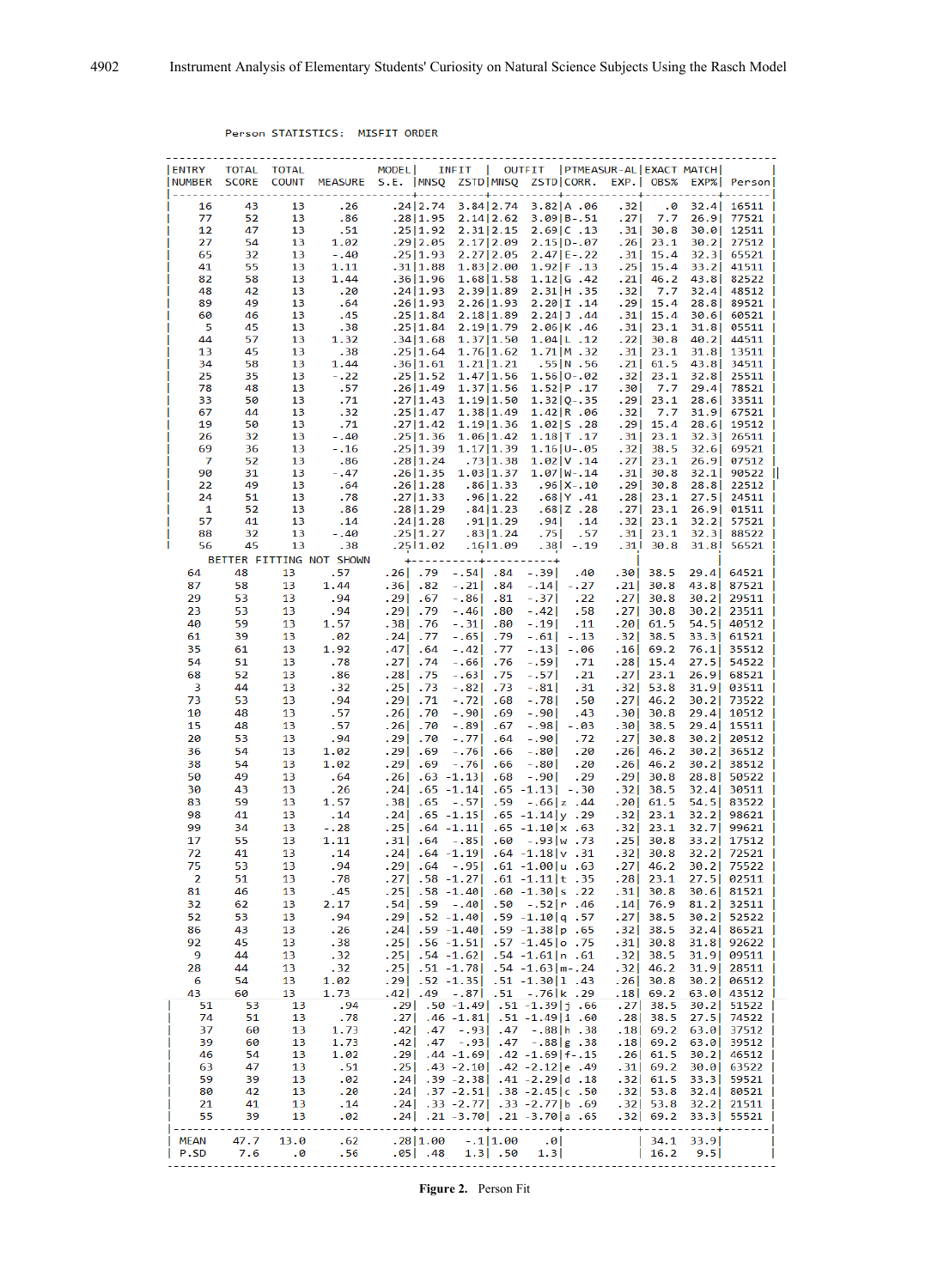### **3.5. Indicator-Based Development**

Based on the results of the study describe empirical data about the curiosity of elementary school students based on the indicators that can be seen in table 9.

|  | <b>Table 9.</b> Development of Basic Shiva's Curiosity Based on Indicators |  |  |  |  |  |
|--|----------------------------------------------------------------------------|--|--|--|--|--|
|--|----------------------------------------------------------------------------|--|--|--|--|--|

| Indicator  | Item<br>bullet | <b>KET</b>     | $\bf{H}$ | M     | L              |
|------------|----------------|----------------|----------|-------|----------------|
|            | $\mathbf{1}$   | F              | 37       | 42    | 20             |
|            |                | $\%$           | 37.37    | 42.42 | 20,20          |
| Epistemic  | $\overline{2}$ | F              | 77       | 9     | 13             |
| curiosity  |                | $\frac{0}{0}$  | 77.77    | 9.09  | 13.13          |
|            | 3              | F              | 69       | 17    | 13             |
|            |                | $\frac{0}{0}$  | 69.69    | 17.17 | 13.13          |
|            | $\overline{4}$ | $\overline{F}$ | 41       | 33    | 25             |
|            |                | $\frac{0}{0}$  | 41.41    | 33.33 | 25.25          |
|            | 11             | F              | 58       | 18    | 23             |
| Perceptual |                | $\frac{0}{0}$  | 58.58    | 18.18 | 23.23          |
| curiosity  | 12             | $\mathbf{F}$   | 63       | 23    | 13             |
|            |                | $\frac{0}{0}$  | 63.63    | 23.23 | 13.13          |
|            | 13             | F              | 54       | 23    | 22             |
|            |                | $\frac{0}{0}$  | 54.54    | 23.23 | 22.22          |
|            | 5              | F              | 56       | 23    | 20             |
|            |                | $\frac{0}{0}$  | 56.56    | 23.23 | 20,20          |
| Specific   | 9              | $\mathbf{F}$   | 66       | 26    | $\overline{7}$ |
| curiosity  |                | $\%$           | 66.66    | 26.26 | 7.07           |
|            |                | F              | 49       | 28    | 22             |
|            | 7              | $\frac{0}{0}$  | 49.49    | 28.28 | 22.22          |
|            | 6              | F              | 43       | 33    | 23             |
|            |                | $\frac{0}{0}$  | 43.43    | 33.33 | 23.23          |
| Diverse    | 8              | $\mathbf{F}$   | 65       | 21    | 13             |
| curiosity  |                | $\frac{0}{0}$  | 65.65    | 21.21 | 13.13          |
|            | 10             | $\mathbf{F}$   | 66       | 17    | 16             |
|            |                | $\frac{0}{0}$  | 66.66    | 17.17 | 16,16          |

The table shows that students' curiosity can be seen from the percentage of each indicator spread on four of each indicator in the order of perceptual curiosity, epistemic curiosity, diverse curiosity, and specific curiosity.

### **3.6. Instrument Analysis**

For instrument analysis the information presented in table 9.

Person measure 0.62 logit indicates the average score of all participants is greater than the average item (where the average item is 0.00 logit) shows that the ability of participants, in general, is greater than the difficulty of the item items of the instrument. Table 9 (Statistical Summary) is obtained Cronbach Alpha value, which represents the interaction between person and item items as a whole, is 0.74, including the good category. This shows a high-reliability coefficient, and this scale produces a consistent and reliable measurement score. Furthermore, the value of Person Reliability was 0.70 as an indicator of the consistency of respondents' answers, including enough category. While the Item Reliability of 0.88 as an indicator of the quality of items in the instrument, classified as a good category. This shows that all thirteen items were quality items and the majority of the respondents' groups responded in earnest.

Last of the output Table 10 notes the separation for the person is 1.51 and for an item is 2.68. The greater the separation value, the better the overall quality of the person and instrument. Separation values are calculated more precisely through the formula:  $H = \{(4 \times \text{separation}) + 1\}$ 3. So it is obtained separation for a person is 2.35 rounded to 2. While the value of separation for item 3.90 is rounded to 4. This means that the study participants have a variety of abilities that can be categorized into 2 groups. Meanwhile, the level of difficulty items spread in 4 groups ranging from the easiest to the most difficult groups.

**Table 10**. Statistical Summary

|        | measure | <b>Elementary school</b> | <b>Separation</b> | <b>Reliability</b> | Cronbach Alpha |
|--------|---------|--------------------------|-------------------|--------------------|----------------|
| Person | 0.62    | 0.56                     | $\sim$<br>ـ د ۲۰۰ | 0.70               |                |
| Item   | 0.00    | 0.30 <sub>1</sub>        | 2.68              | 0.88               | 0.74           |

| <b>INFIT</b> |             | <b>OUTFIT</b> |             |         |
|--------------|-------------|---------------|-------------|---------|
| <b>MNSQ</b>  | <b>ZSTD</b> | <b>MNSQ</b>   | <b>ZSTD</b> | Measure |
| 1.00         | $-0.6$      | 1.00          | $-0.03$     | 0.62    |
| 0.05         | 0.13        | 0.05          | 0.13        | 0.06    |
| 0.48         | 1.31        | 0.50          | 1.30        | 0.56    |
| 0.48         | 1.31        | 0.50          | 1.31        | 0.56    |
| 2.74         | 3.84        | 2.74          | 3.82        | 2.17    |
| 0.21         | $-3.70$     | 0.21          | $-3.70$     | $-0.47$ |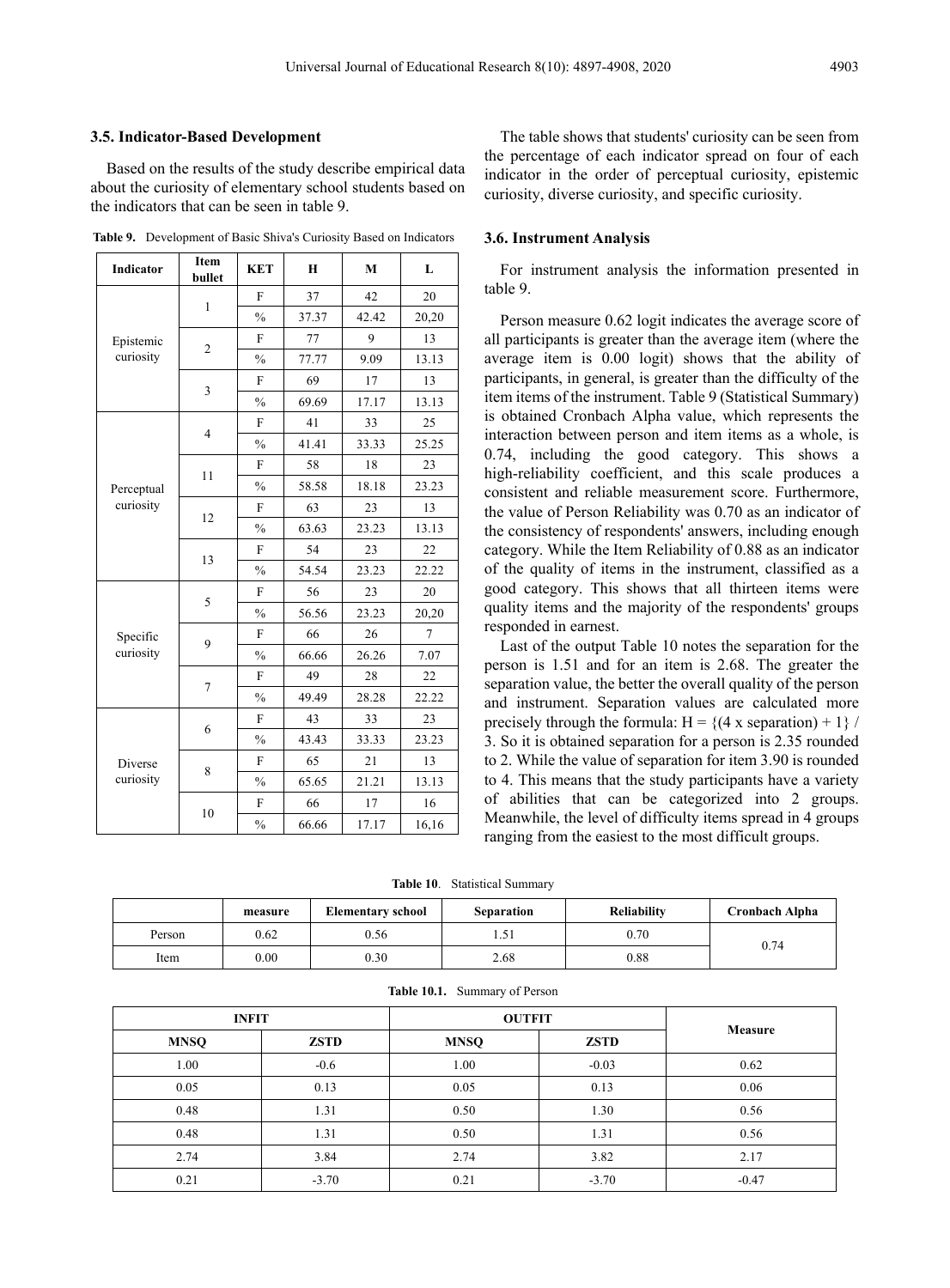| <b>INPUT</b> |             | <b>OUTFIT</b> |             |         |
|--------------|-------------|---------------|-------------|---------|
| <b>MNSQ</b>  | <b>ZSTD</b> | <b>MNSQ</b>   | <b>ZSTD</b> | Measure |
| 1.02         | 0.04        | 1.00          | $-0.05$     | 0.00    |
| 0.06         | 0.45        | 0.06          | 0.38        | 0.09    |
| 0.22         | 1.57        | 0.20          | 1.32        | 0.30    |
| 0.23         | 1.63        | 0.21          | 1.38        | 0.31    |
| 1.48         | 3.20        | 1.39          | 2.56        | 0.42    |
| 0.71         | $-2.63$     | 0.71          | $-2.47$     | $-5.8$  |

**Table 10.2.** Summary of Items

Based on Table 10.1 and Table 10.2, it is known that the average value of MNSQ's INFIT and MNSQ's OUTFIT is close to 1. Thus, the average student and item of this instrument fit the ideal criteria. Meanwhile, related to INFIT ZSTD and OUTFIT ZSTD, the average values of a person are -0.06 and -0.03, respectively. While the value of INFIT ZSTD and OUTFIT ZSTD for each item is 0.05 and -0.05.

Meanwhile, related to information on measurement results/measurement focus, the picture is obtained as shown in the following figure 3.



### **Test Information Function**

**Figure 3**. Information on measurement results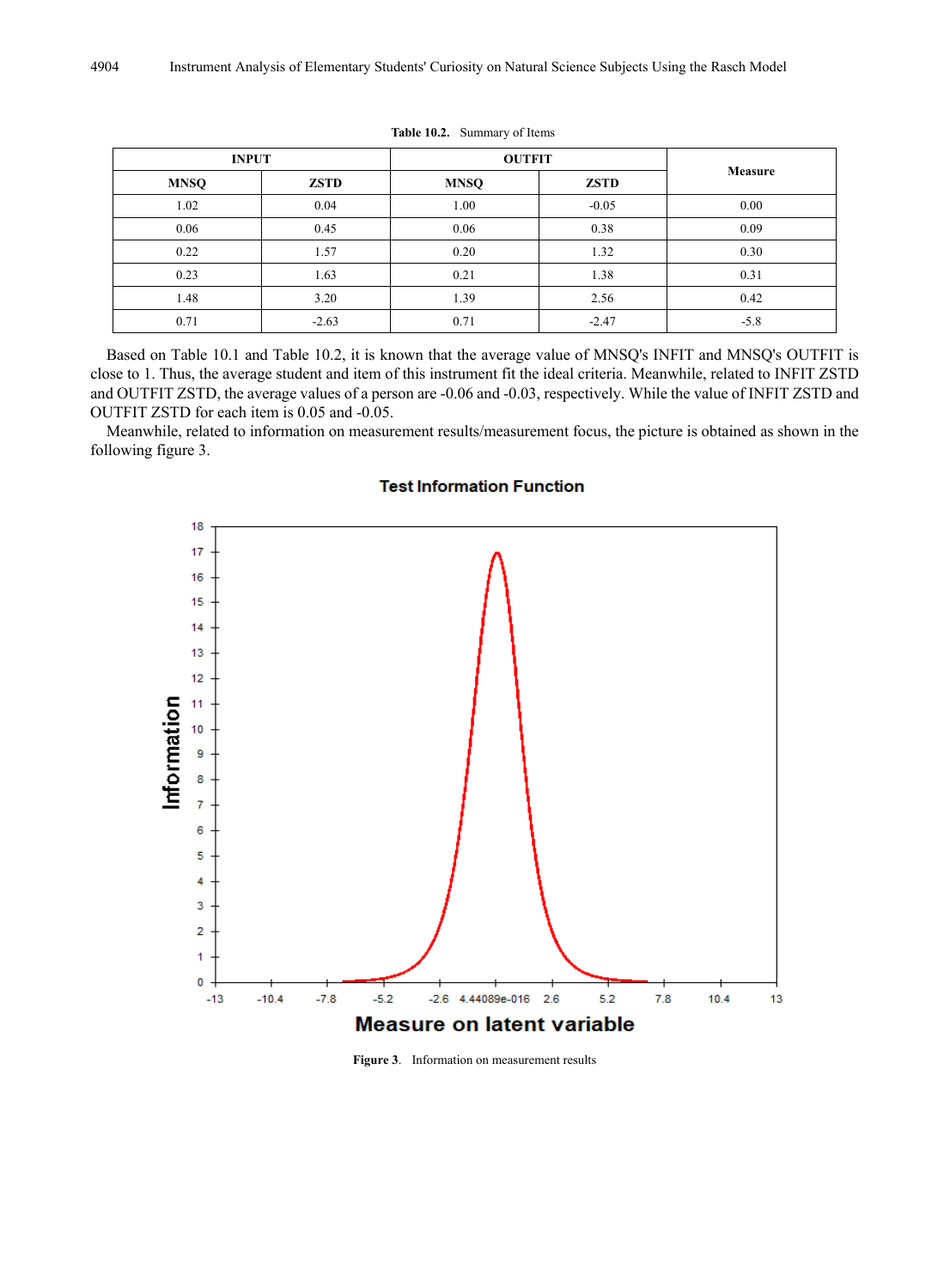The figure indicates that the item curiosity instrument questions students in elementary schools are more likely to produce high information on individuals with moderate abilities.

# **4. Discussion**

According to Binson, curiosity is defined as the desire or need of someone to get answers to questions or things that cause it. Curiosity can produce an internal motivation to learn and understand something. Thus, it can be a fact that curiosity also affects the ability to understand children's concepts [4], [17]. The level of curiosity of a child can be identified through the spread of a research instrument with instrument data analysis through Rasch modeling because the measurement of content validity and instrument construct validity can be evaluated more precisely. Also, researchers can estimate the validity of respondents, namely by looking at respondents who have the most inconsistent answers [24]. Based on the results of the analysis of the instruments of elementary school students' curiosity about natural science subjects, overall these instrument items are easily agreed upon by students. Because of the average level of difficulty of standard the items are below the level of curiosity ability of elementary school students. This refers to the results of the analysis of the Output Table 3 data on the Wright Map Analysis (Person-Item Map) that map to determine the level of curiosity ability of students in elementary schools spread in a range of -1 to 3 logits. Their ability positions are mostly between -2SD and + 2SD. The average logit of elementary school students' curiosity ability is  $+0.62$  (check the output of Table 17 Measure Order in the appendix) is above the average logit item i.e. 0.00. This means that the average logit curiosity ability of elementary school students is above the average level of difficulty of standard items. Meanwhile, the item difficulty level map is spread in the range -1 to 1 logit. Difficulty level position of 13 items (questions) is between-2SD -  $+$  2SD, from the data there are also no items outlier.

Meanwhile, the Cronbach Alpha Value, which represents the interaction between person and item items as a whole is included in a good category with a value of 0.74, this means that the instruments and the students' abilities have complete integration. Furthermore, the value of Person Reliability as an indicator of the consistency of the respondent's answers of 0.70, including enough categories. The average value of the person is smaller than the average item (where the average item is 0.00 logit) shows that the ability of participants, in general, is more small compared to the difficulty of the instrument items. While Item Reliability as an indicator of the quality of items in the instrument classified as a good category with a value of 0.88. Other data in Table 10.1 and Table 10. 2 that can be known is the MNSQ INFIT and MNSQ OUTFIT both in the Person and Item tables. The criteria, the closer to

number 1 the better, because the ideal value is 1. From Table 4. Item Measure it is known that the average person is worth 1.00 and 1.00 while the average item is worth 1.02 and 1.00. Thus, the average person and infit/outfit items of MNSQ fit the ideal criteria. Meanwhile, related to INFIT ZSTD and OUTFIT ZSTD, the average values for a person are -0.06 and -0.03, respectively. While the values for each item are 0.05 and -0.05. The ideal value of ZSTD is 0, the closer it is to 0, the better. Thus, it can be said that the quality of the person and the items are good.

Finally, it is concerned with the separation or grouping of people and items. The separation index is a value to calculate strata of the level of difficulty of the questions that are useful for identifying groups of difficulty levels of the problem [24]. Individual separation shows how well a set of items in the elementary school curiosity enhancement instrument spreads across the range of logit skills. The greater the individual's separation, the better the instruments are arranged because the items in it can reach individuals with high to low-level abilities. Whereas the item separation shows how large the sample subject to measurement is spread along the linear interval scale. The higher the separation of items, the better the measurements are made. This index is also useful for defining the significance of the construct being measured.

From the output Table 10. Statistical Summary notes the separation for a person is 1.51 and for an item is 2.68. The greater the separation value indicates the better instrument. A large separation value means the instrument can identify the group of respondents and item groups in more detail. Separation values are calculated more precisely through the formula:  $H = \{(4 \times \text{separation}) + 1\} / 3$  [24]. Thus, the separation value for a person is 2.35 rounded to 2, while the separation for the items is 3.90 rounded to 4. This implies that the study participants have a variety of abilities that can be categorized into four groups. Meanwhile, the level of difficulty items spread in 4 groups ranging from the easiest to the most difficult groups.

According to information on measurement results/measurement focus, it indicates that the item curiosity instrument questions students in elementary schools are more likely to produce high information on individuals with moderate levels of ability [24].

Furthermore, what is analyzed in Rasch modeling is unidimensionality which is seen as a tool to identify how consistent the indicators or dimensions are measured by the instrument. The results obtained turned out to be the value of Unexplained variance in the 1st to 5th contrast of residuals of more than 15%, so that the dimensions were seen to be inconsistent in measuring instrument variables namely students' curiosity. The dimensions include epistemic curiosity, perceptual curiosity, specific curiosity, diverse curiosity. The results of the unidimensionality analysis have fulfilled the provisions so that the construct of the instrument used measures one variable, which is to find out the level of curiosity of students in elementary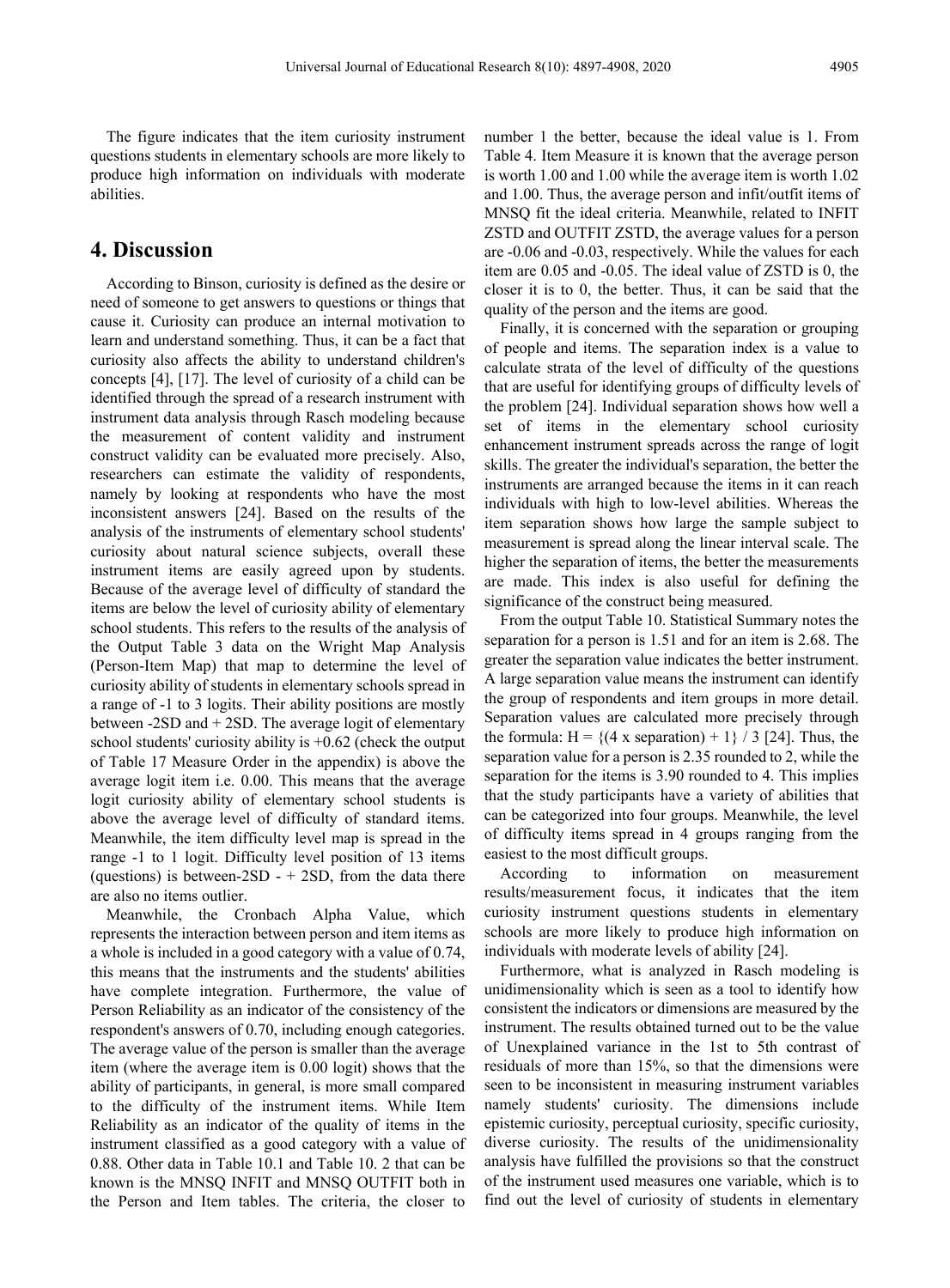school grades 5 and 6. This analysis uses the Output Table 2 by observing the value of Raw variance explained by measures and Unexplained variance in 1st to 5th contrast. Unidimensionality of measurement can be proven if Raw variance is explained by measures  $\geq 20\%$  (Note: general criteria for interpretation are: enough if 20-40%, good if 40-60%, and very good if above 60%) and if Unexplained variance in 1st to 5th contrast of residuals <15% each [24].

Meanwhile, for item analysis, the instrument items include the level of difficulty (item measure), the level of item suitability (item fit), and the detection of item bias.

First, the Item Difficulty Level Item can be reviewed in Table 4. Item Measure. It is known that 3 items are categorized as very difficult, namely items number 4.1 and 11. Hard categories have 4 items, namely numbers 10.7.3 and 5. Easy categories are 4 items, namely 8,13,6 and 9. Whereas there are 2 categories of very easy categories, namely numbers 12 and 2. From Table.4 it is known that the SD value is 0.30 This SD value if combined with the average logit value, the level of difficulty of items can be grouped into very difficult categories (greater +1 SD), hard category  $(0.0 \text{ logit} + 1 \text{ SD})$ , easy category  $(0.0 \text{ logit} - 1 \text{ SD})$ , and very easy category (less than -1 SD). Thus, the limit value for the very difficult category is more than 0.30, the hard category is 0.00 to 0.30, the easy category is  $-0.30$  to less than 0.00, and the very easy category is less than -0 30

Second, the level of suitability of the item. To see the suitability of the item with the model (item fit) which explains whether the item is functioning normally takes measurements so that there is no misconception in students of the item can be examined based on the data in Table 4. Item Fit Order is the OUTFIT mean square (MNSQ) column, Z-standard OUTFIT (ZSTD), and point measure correlation (PT MEASURE CORR).

Criteria for checking item suitability or item incompatibility (outlier or misfit) according to Booner et al. (2014) are as follows: (1) MNSQ OUTFIT value is greater than 0.5 and smaller than 1.5 and the closer to 1 the better; (2) ZFID OUTFIT value is greater than -2.0 and smaller than +2.0, the closer to 0 the better; and (3) PT MEASURE CORR values are more than 0.4 and less than 0.85. An item can be considered fit if it meets at least 1 of the 3 criteria [24].

Based on the 1st criteria, there are no misfit items. According to the 2nd standard, there are 3 misfit items, namely numbers 5, 2, and 1. Whereas based on the 3rd criteria it is known that as many as 10 items have a PT MEASURE CORR value of more than 0.4 and less than 0.85 there are 3 items, namely numbered 2, 11 and 3 which have the value of PT MEASURE CORR in succession as follows: 0,36, 0,36 and 0,32 or less than 0,4, so they are stated as an outfit. Referring to the views of Booner et al. (2014) then 13 items of statement items to find out the students' curiosity in elementary schools are declared fit in the sense of functioning normally and can be understood correctly by students in elementary schools and can

measure what must be measured in this case is student curiosity.

Furthermore, a rating scale diagnosis is performed to find out whether participants understand the choice of answer choices on a scale of 1, 2, 3, 4, and 5 or not. The difference in answers is understood by respondents if the observed average and Andrich threshold values are in Table 6 which shows suitability and is equally increased in alternative answers 1, 2, 3, and 5 [24]. Whereas alternative answer 4 confuses respondents because the results of the analysis show that there is a lack of appropriateness in increasing the value of the two things in line with the increase in the rating scale. Thus, the difference in answer choices 1, 2, 3, and 5 can be understood by participants, while answer choice 4 is less understandable. Thus, alternative answers are suggested not five but only four.

Next, to find out Primary School students' Curiosity based on Differential Item Functioning (DIF). One other measure of validity is that the instruments and items used do not contain bias, in the sense that it is more beneficial for one individual who has certain characteristics compared to individuals with other characteristics [22], [32]. An item statement is said to contain bias if the probability value of the item as stated in Output Table 7. Detection of Bias Items is below 0.05 [24]. In the context of this study, bias can only be seen from genders. The results of the analysis in Table 7 can be seen that 3 statement numbers have a gender bias, namely numbers 2 and 6 with probability values of 0.0007 and 0.0095, respectively. Item number 2 and 6 are easier for female students to work on so that they benefit female students and tend to disadvantage male students. So for items 2 and 6, it is recommended to be deleted or replaced with other questions.

Another important thing in the Rasch Modeling is analyzing students' Abilities which are carried out on two things, namely the level of individual ability (person measure) and the level of individual suitability (person measure).

First, Analysis of Individual Ability. Data on the individual ability of elementary school students in grades 5 and 6 can be known from Table 8. Student Ability. From this table, the SD value is 0.56 and the mean logit (mean) is 0.62. Thus, the individual abilities of elementary school students in grades 5 and 6 can be grouped by looking at the logit score limit into the high ability category (greater than  $0.62 + 0.56 = 1.18$ ), the medium ability category (between  $0.62 - 0$ , 56 and  $0.62 + 0.56$  or 0.06 and 1.18), and the category of low ability (less than  $0.62 - 0.56 = 0.06$ ). By looking at the logit value of each grade 5 and 6 elementary school students in Table 8 in the Measure column, it can be seen from the total number of participants as many as 99 people, there are 14 people included in the high ability category, 69 people in the medium ability category and 16 people in the low ability category. In Table 8 shows that the level of curiosity of students in grades 5 and 6 at SDN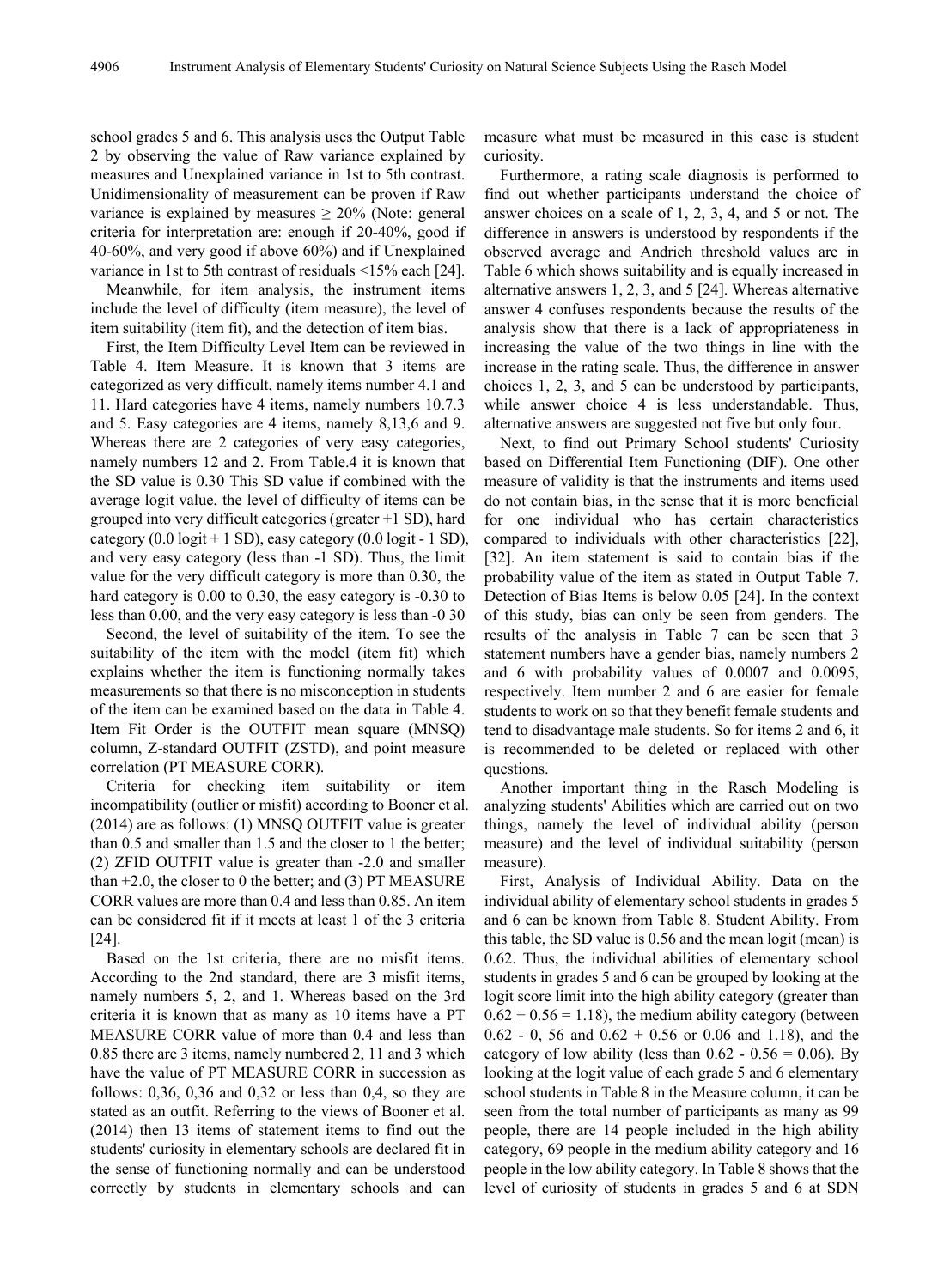Dadaha and MIN 1 in Tasikmalaya in science subjects is mostly at a moderate level (69.69%), meaning students in grades 5 and 6 in SDN Dadaha and MIN 1 in Tasikmalaya: a) tends to hesitate to understand the views of others in an instrument condition (curiosity) so that students have not shown optimal confidence, b) students show their openness with others but are still shy c) some students have shown sensitivity to the needs/desires of others, d) some students already trust each other and understand and work together / collaborate well [33]. Second, the level of suitability of an individual to see the suitability of an individual's response based on his ability to the ideal model (person fit) can be analyzed based on the mean squire (MNSQ) OUTFIT, Z-standard OUTFIT (ZSTD), and point measure correlation (PT MEASURE CORR). A participant can be considered fit if it meets at least 1 of the 3 criteria [24].

Based on these criteria it is known that as many as 94 elementary school students in grades 5 and 6 are declared fit in the sense of giving answers according to their level of ability. While the other 5 students gave answers that were less appropriate for their level of ability, namely numbers: 12, 27, 65, 89, and 48. They were the possibility of guessing an answer or not being sincere in answering. To overcome this problem is to create opportunities for individuals to indulge in intense learning about their specific disciplinary topics, increased curiosity and the development of long-term interests in science can occur. [8].

Overall from the results of the analysis of curiosity of elementary school students in Class 5 and 6, it can be concluded that the overall instrument is proven to have a good construction so that it can be used for instruments in the assessment and research.

# **5. Conclusions**

Based on the results of the analysis of the instruments processed through the Rasch model it can be concluded that this instrument can measure the curiosity of elementary school students towards natural science subjects so that it can be used as a benchmark tool for study program managers to assess the level of success of the science learning process in elementary school. The analysis shows that the value of reliability is acceptable (Alpha Cronbach), including the good category. Although 2 items do not meet the standard criteria as a measurement tool, namely number 2 and number 6 bias genders because it is more beneficial for women. Furthermore, the value of Person Reliability as an indicator of the consistency of the answers of respondents, including enough categories. This was considered enough because as many as 94 elementary school students grade 5 and 6 were declared fit, in the sense of being able to provide answers according to their level of ability. While 5 other students answered less following the level of ability, the possibility of the five students guessing

the answer or not giving answers. While Item Reliability as an indicator of the quality of items in the instrument is classified as a good category. Because items of an instrument of curiosity of students in elementary schools are more likely to produce high information on individuals with moderate levels of ability with all 13 items of statement declared fit and the average level of difficulty of standard the items are below the level of ability of students, this means that the instrument is functioning normally and can be approved is also understood correctly by students in elementary schools.

# **6. Recommendation**

To increase students' curiosity in natural science lessons, there needs to be aware of and good relationships between teachers and students. The use of instruments can assist teachers in investigating students' level of curiosity, making it easier for teachers to make improvements to the learning process of natural science.

# **Acknowledgments**

Thank you to the Lecturer in Learning Evaluation in Elementary School, Universitas Pendidikan Indonesia for allowing me to make this article.

# **REFERENCES**

- [1] S. A. Kamaruddin, "Character Education and Students Social Behavior," *J. Educ. Learn.*, vol. 6, no. 4, pp. 223–230, 2012.
- [2] A. Adams, "The Need For Character Education," *Int. J. Soc. Sci. Humanit. Stud.*, vol. 3, no. 2, pp. 23–32, 2011.
- [3] T. M. Amabile, K. G. Hill, B. A. Hennessey, and E. M. Tighe, "The Work Preference Inventory : Assessing Intrinsic and Extrinsic Motivational Orientations," *J. Pers. Soc. Psychol.*, vol. 66, no. 5, pp. 950–967, 1994.
- [4] B. Binson, "Curiosity-based learning (CBL) program," *US-China Educ. Riview*, vol. 6, no. 12, pp. 13–22, 2009.
- [5] S. Kedge and B. Appleby, "Promoting curiosity through the enchancement of competetence," *Br. J. Nurs.*, vol. 19, no. 9, pp. 584–587, 2010.
- [6] P. Marilyn, B. L. Grabowski, and C. P. Rynd, "Curiosity as a Personality Variable Influencing Learning in a Learner Controlled Lesson With and Without Advisement," *ETR&D*, vol. 42, pp. 5–20, 1994.
- [7] H. L. Pluck, G & Johnson, "Stimulating curiosity to enhance learning," *GESJ Educ. Sci. Psychol.*, vol. 2 (19), no. 1512– 1801, 2011.
- [8] T. Post and J. H. W. Van Der Molen, "Development and